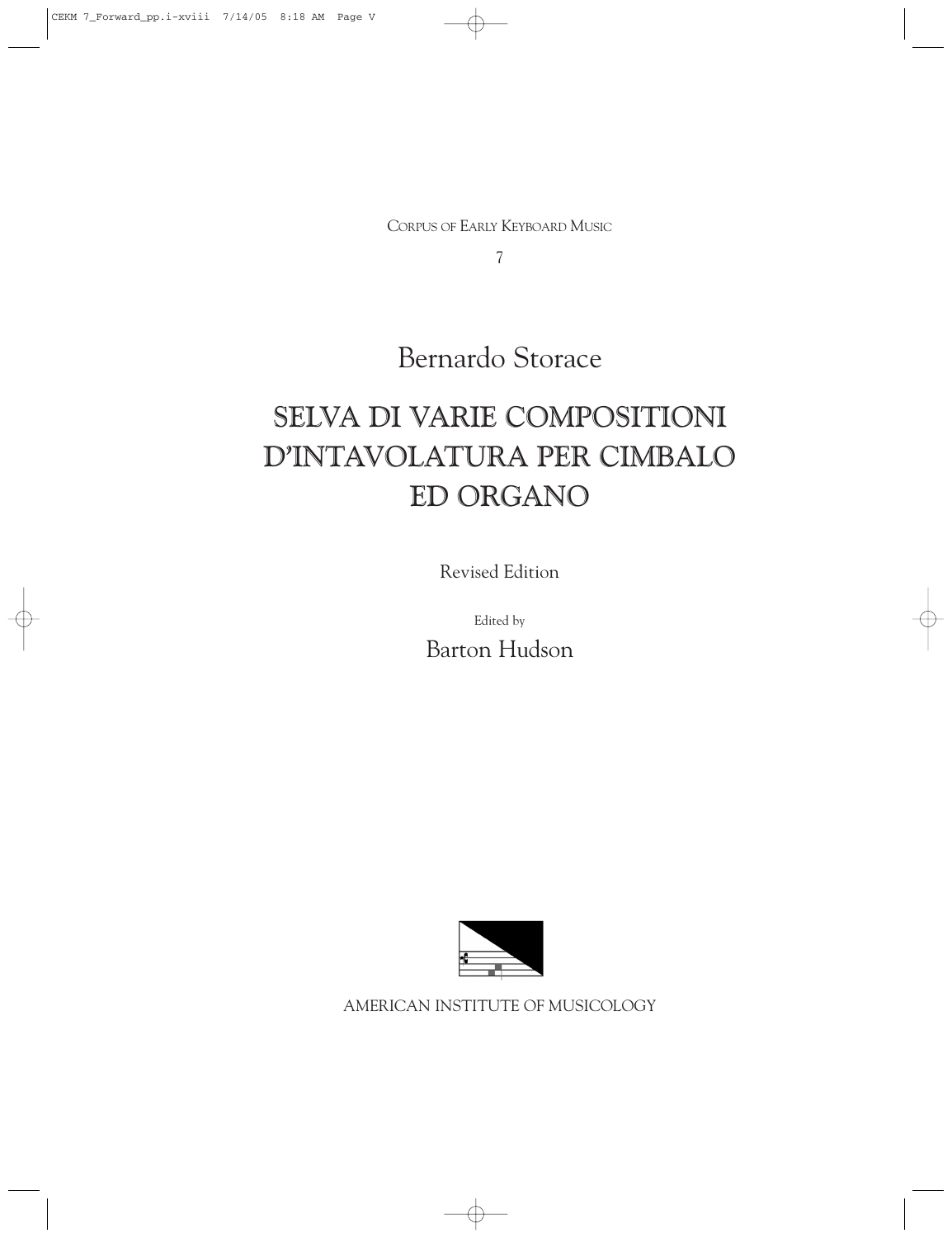## AMERICAN INSTITUTE OF MUSICOLOGY

The American Institute of Musicology publishes seven series of critical editions, scholarly studies, reference works, and a journal all dedicated to the study of Medieval, Renaissance, and early Baroque eras. The publications of the Institute are used by scholars and performers alike and constitute a major core collection of early music and theoretical writings on music.

Musica Disciplina (MD) Corpus mensurabilis musicae (CMM) Corpus of Early Keyboard Music (CEKM) Musicological Studies and Documents (MSD) Renaissance Manuscript Studies (RMS) Corpus scriptorum de musica (CSM) Miscellanea (MISC)

For information on establishing a standing order to any of our series, or for editorial guidelines on submitting proposals, please contact:

American Institute of Musicology, Inc. Middleton, Wisconsin http://www.corpusmusicae.com orders@corpusmusicae.com info@corpusmusicae.com

© 2005 by American Institute of Musicology, Inc. All rights reserved. No part of this book may be reproduced or transmitted in any form by any electronic or mechanical means (including photocopying, recording, or information storage and retrieval) without permission in writing from the publisher.

The purchase of this edition does not convey the right to perform any part of it in public, nor to make a recording of any part of it for any purpose. Such permission must be obtained in advance from the publisher.

The American Institute of Musicology is pleased to support scholars and performers in their use of its publications material for study or performance. Subscribers to CMM or CEKM, as well as patrons of subscribing institutions, are invited to apply for information about our "Copyright Sharing Policy."

ISBN 0-97250-629-2

Printed in the United States of America. @The paper used in this publication meets the minimum requirements of the American National Standard for Information Sciences – Permanence of Paper for Printed Library Materials, ANSI Z39.48-1984.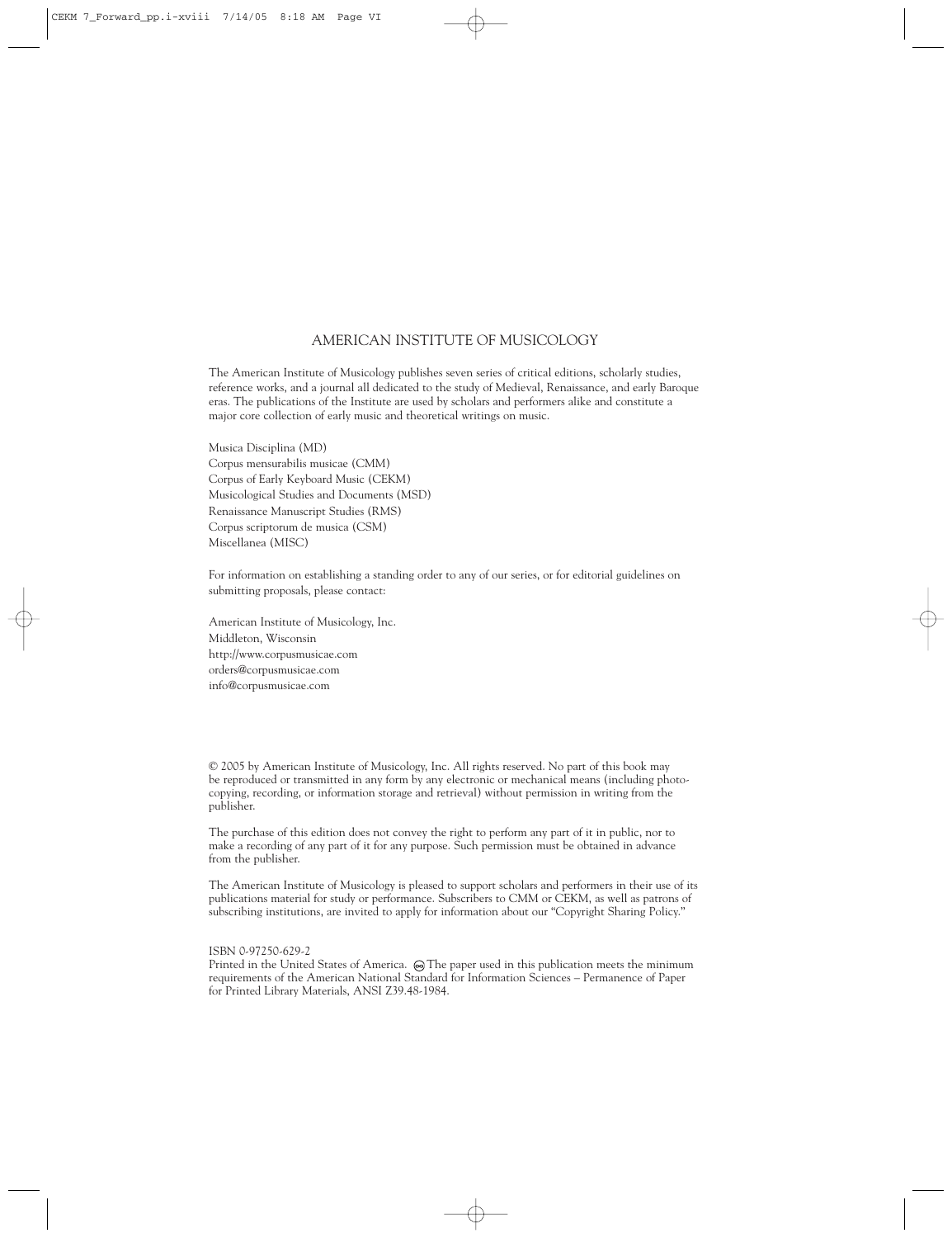## TABLE OF CONTENTS

## MUSIC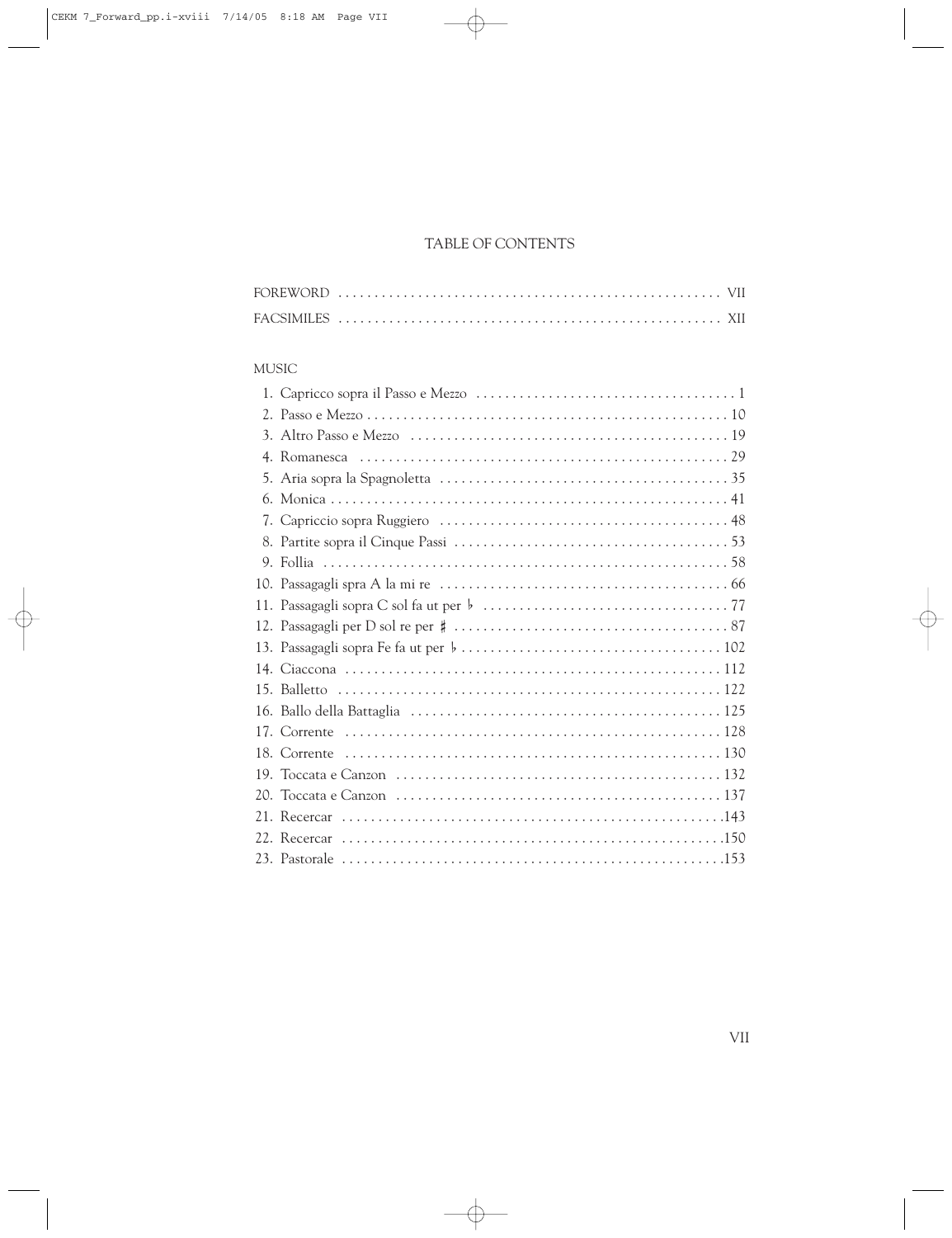1. Capriccio sopra il Passo e Mezzo











©2005 American Institute of Musicology